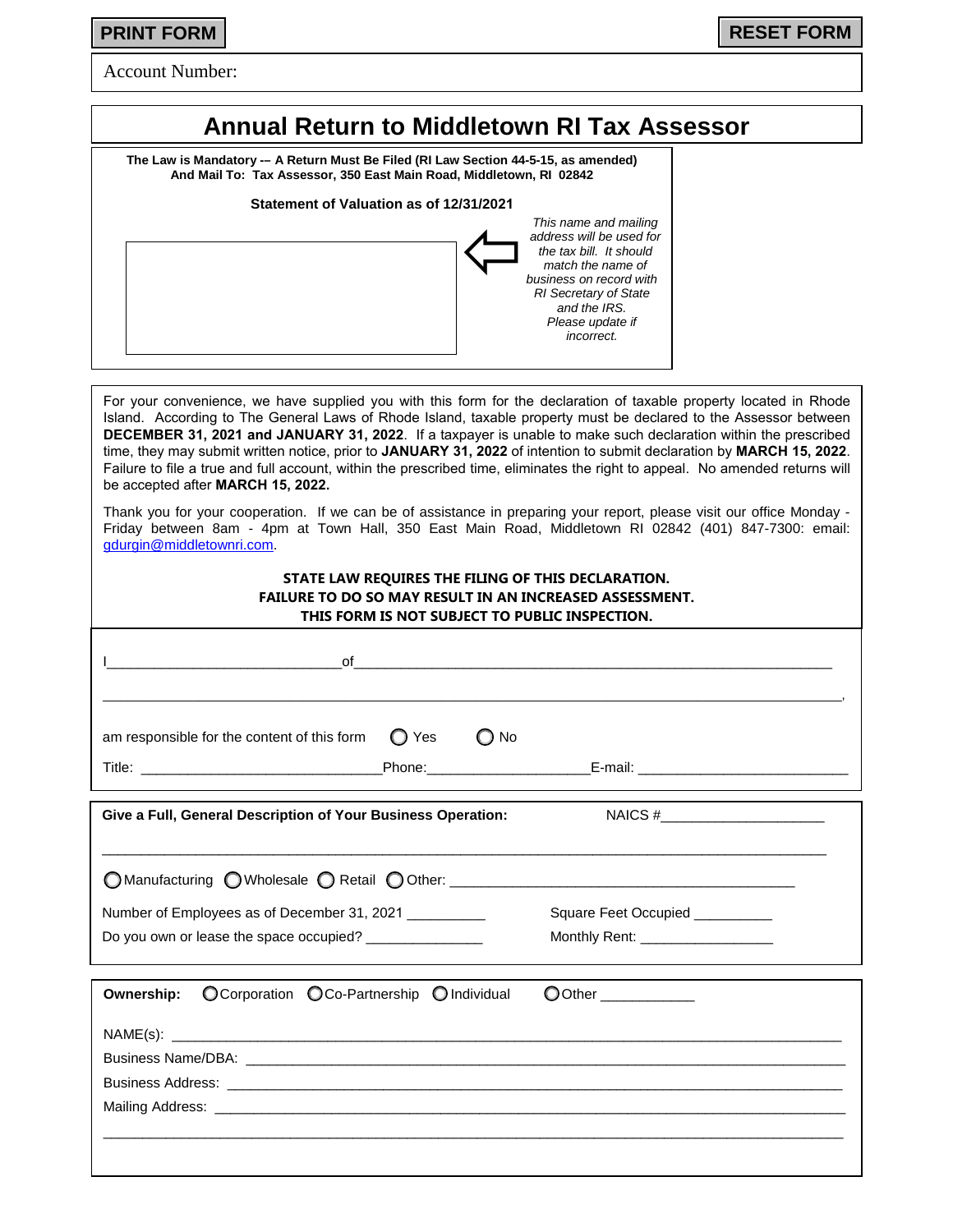# **SECTION 1 REAL ESTATE OWNED**

• *If you need additional space - attach addendum*

| <b>LOCATION &amp; DESCRIPTION</b> | Assessor's |        | <b>Claimed Full Value</b> |              |
|-----------------------------------|------------|--------|---------------------------|--------------|
|                                   | Plat(s)    | Lot(s) | Land                      | Improvements |
|                                   |            |        |                           |              |
|                                   |            |        |                           |              |
|                                   |            |        |                           |              |
|                                   |            |        |                           |              |

# **SECTION 2 SHORT LIFE - COMPUTER EQUIPMENT** *ONLY*

Please list all short life (PC computer equipment) separately in this section. Please see the enclosed insert for a list of equipment that would qualify for this section. **Manufacturers** include all equipment **NOT** used directly in the actual manufacturing process.

- *Attach a separate sheet if necessary.*
- *List all leased / rented equipment in Section 8.*

| <b>Calendar Year</b><br><b>Purchased</b> | <b>Acquired</b><br>New or Used? | <b>Acquisition</b><br>Cost | <b>Depreciation</b><br>Rate | <b>Claimed</b><br><b>Full Value</b> | Assessor's<br><b>Use Only</b> |
|------------------------------------------|---------------------------------|----------------------------|-----------------------------|-------------------------------------|-------------------------------|
| 2021                                     |                                 |                            | 5%                          | \$0.00                              |                               |
| 2020                                     |                                 |                            | 20%                         | \$0.00                              |                               |
| 2019                                     |                                 |                            | 40%                         | \$0.00                              |                               |
| 2018                                     |                                 |                            | 70%                         | \$0.00                              |                               |
| 2017 & Prior                             |                                 |                            | 80%                         | \$0.00                              |                               |
| <b>TOTALS</b>                            |                                 | \$0.00                     |                             | \$0.00                              |                               |
|                                          |                                 |                            |                             |                                     |                               |

### **SECTION 3 TANGIBLE PERSONAL PROPERTY**

List by year the total acquisition cost for all furniture, fixtures, equipment, signs and **unregistered vehicles o**wned by you that are used in conducting the operations of any retail, wholesale, service, contracting, professional or other type of business that have an economic life between 6 and 12 years. *Manufacturers should only report furniture, fixtures and equipment that are NOT used directly in the actual manufacturing process. IMPORTANT ~ be sure to declare all acquisitions still in use, even though fully depreciated on your books.* 

- *List all leased / rented equipment in Section 8.*
- *List all computer equipment separately in Section 2.*

| <b>Calendar Year</b><br><b>Purchased</b> | <b>Acquisition</b><br>New or Used | <b>Acquisition</b><br>Cost | <b>Depreciation</b><br>Rate | <b>Claimed</b><br><b>Full Value</b> | Assessor's<br>Use Only |
|------------------------------------------|-----------------------------------|----------------------------|-----------------------------|-------------------------------------|------------------------|
| 2021                                     |                                   |                            | 5%                          | \$0.00                              |                        |
| 2020                                     |                                   |                            | 10%                         | \$0.00                              |                        |
| 2019                                     |                                   |                            | 20%                         | \$0.00                              |                        |
| 2018                                     |                                   |                            | 30%                         | \$0.00                              |                        |
| 2017                                     |                                   |                            | 40%                         | \$0.00                              |                        |
| 2016                                     |                                   |                            | 50%                         | \$0.00                              |                        |
| 2015                                     |                                   |                            | 60%                         | \$0.00                              |                        |
| 2014 & prior                             |                                   |                            | 70%                         | \$0.00                              |                        |
| <b>TOTALS</b>                            |                                   | \$0.00                     |                             | \$0.00                              |                        |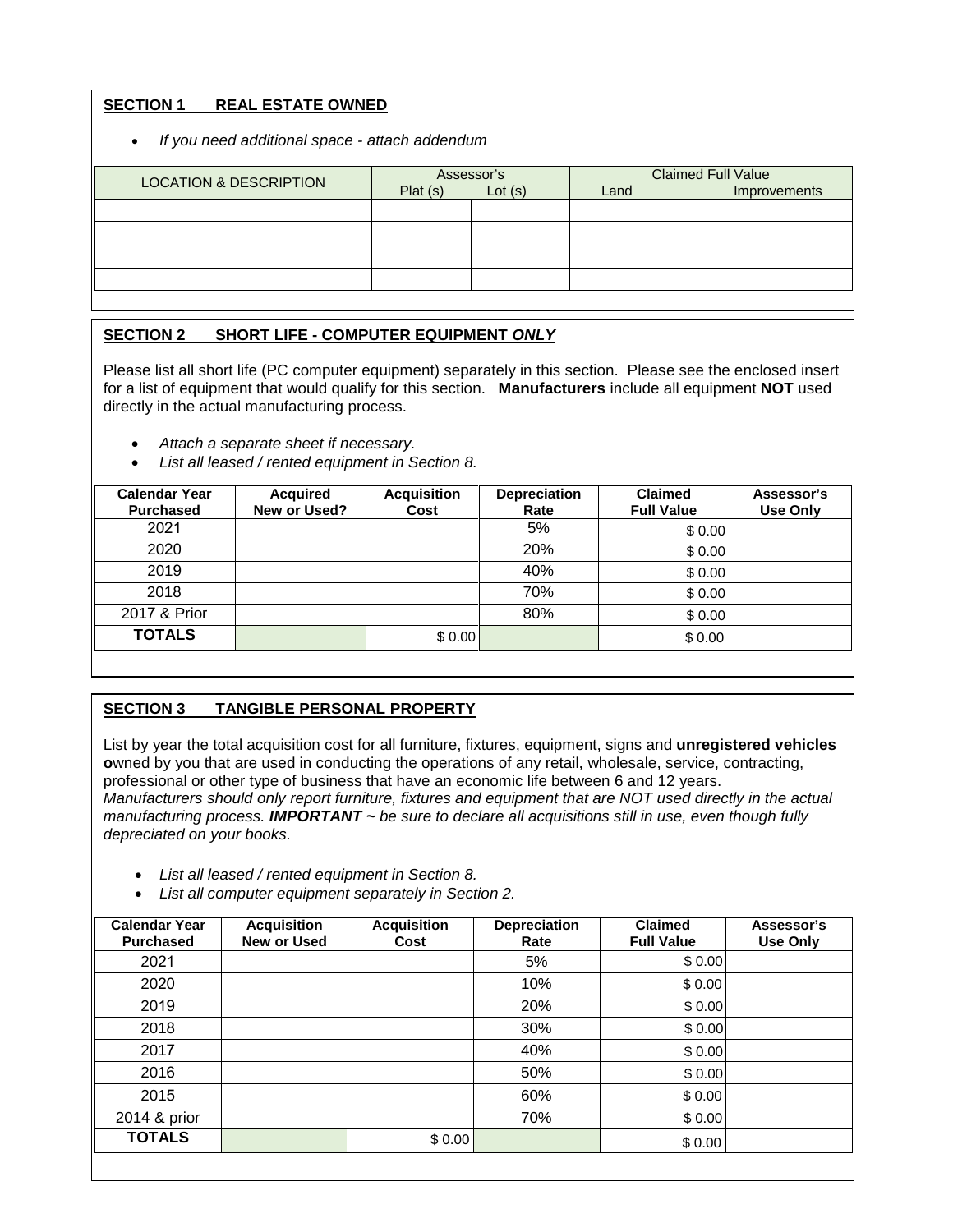# **SECTION 4 LONG LIFE ASSETS**

List by year the total acquisition cost for assets that have an economic life of 13 years or more. Manufacturers should only report assets that are NOT used directly in the actual manufacturing process. *IMPORTANT ~ be sure to declare all acquisitions still in use, even though fully depreciated on your books.* 

- *List all leased / rented equipment in Section 8.*
- *DO NOT duplicate assets reported in Sections 2 and 3.*

| <b>Calendar Year</b><br><b>Purchased</b> | <b>Acquisition</b><br>New or Used | <b>Acquisition</b><br>Cost | Depreciation<br>Rate | <b>Claimed</b><br><b>Full Value</b> | Assessor's<br><b>Use Only</b> |
|------------------------------------------|-----------------------------------|----------------------------|----------------------|-------------------------------------|-------------------------------|
| 2021                                     |                                   |                            | 5%                   | \$0.00                              |                               |
| 2020                                     |                                   |                            | 10%                  | \$0.00                              |                               |
| 2019                                     |                                   |                            | 15%                  | \$0.00                              |                               |
| 2018                                     |                                   |                            | 20%                  | \$0.00                              |                               |
| 2017                                     |                                   |                            | 25%                  | \$0.00                              |                               |
| 2016                                     |                                   |                            | 30%                  | \$0.00                              |                               |
| 2015                                     |                                   |                            | 35%                  | \$0.00                              |                               |
| 2014                                     |                                   |                            | 40%                  | \$0.00                              |                               |
| 2013                                     |                                   |                            | 45%                  | \$0.00                              |                               |
| 2012                                     |                                   |                            | 50%                  | \$0.00                              |                               |
| 2011                                     |                                   |                            | 55%                  | \$0.00                              |                               |
| 2010                                     |                                   |                            | 60%                  | \$0.00                              |                               |
| 2009                                     |                                   |                            | 65%                  | \$0.00                              |                               |
| 2008 & prior                             |                                   |                            | 70%                  | \$0.00                              |                               |
| <b>TOTALS</b>                            |                                   | \$0.00                     |                      | \$0.00                              |                               |

| <b>BUILDINGS &amp; IMPROVEMENTS ON LEASED LAND</b><br><b>SECTION 5</b>                                                                             |                                                                   |                            |              |
|----------------------------------------------------------------------------------------------------------------------------------------------------|-------------------------------------------------------------------|----------------------------|--------------|
| <b>Property Address:</b><br><u> 1980 - An Dùbhlachd ann an Dùbhlachd ann an Dùbhlachd ann an Dùbhlachd ann an Dùbhlachd ann an Dùbhlachd ann a</u> |                                                                   |                            | PLAT LOT     |
| Property Used For:<br><u> 1980 - Jan James James James James James James James James James James James James James James James James J</u>         |                                                                   | <b>CLAIMED FULL VALUE:</b> |              |
| Name of Landowner:                                                                                                                                 |                                                                   |                            | $\mathbb{S}$ |
| Is Lease Recorded? YES NO                                                                                                                          | Dates of Lease from: to to the to the basic states of Lease from: |                            |              |

| <b>SECTION 6</b>       | <b>LEASED / RENTED / CONSIGNED</b><br><b>TANGIBLE PERSONAL PROPERTY</b> |                 | <b>INCLUDING MANUFACTURERS</b> | This Section to be used by All Businesses |         |
|------------------------|-------------------------------------------------------------------------|-----------------|--------------------------------|-------------------------------------------|---------|
| <b>Owner / Address</b> | <b>Item Description</b>                                                 | <b>Cost New</b> | <b>Lease Term</b>              | <b>Monthly Rent</b>                       | Lease # |
|                        |                                                                         |                 |                                |                                           |         |
|                        |                                                                         |                 |                                |                                           |         |
|                        |                                                                         |                 |                                |                                           |         |
|                        |                                                                         |                 |                                |                                           |         |

#### **SECTION 7 TANGIBLE PROPERTY LEASED OR RENTED TO OTHERS**

On December 31, 2021, if you owned any items of tangible personal property (except registered motor vehicles), which you leased or rented to others, **attach a separate schedule to this form and report all of the following information for each item:**

• Lessee's name and location of property, description of property, your acquisition cost, date of acquisition or installation, date of manufacture, monthly rental or lease income, and dates of lease.